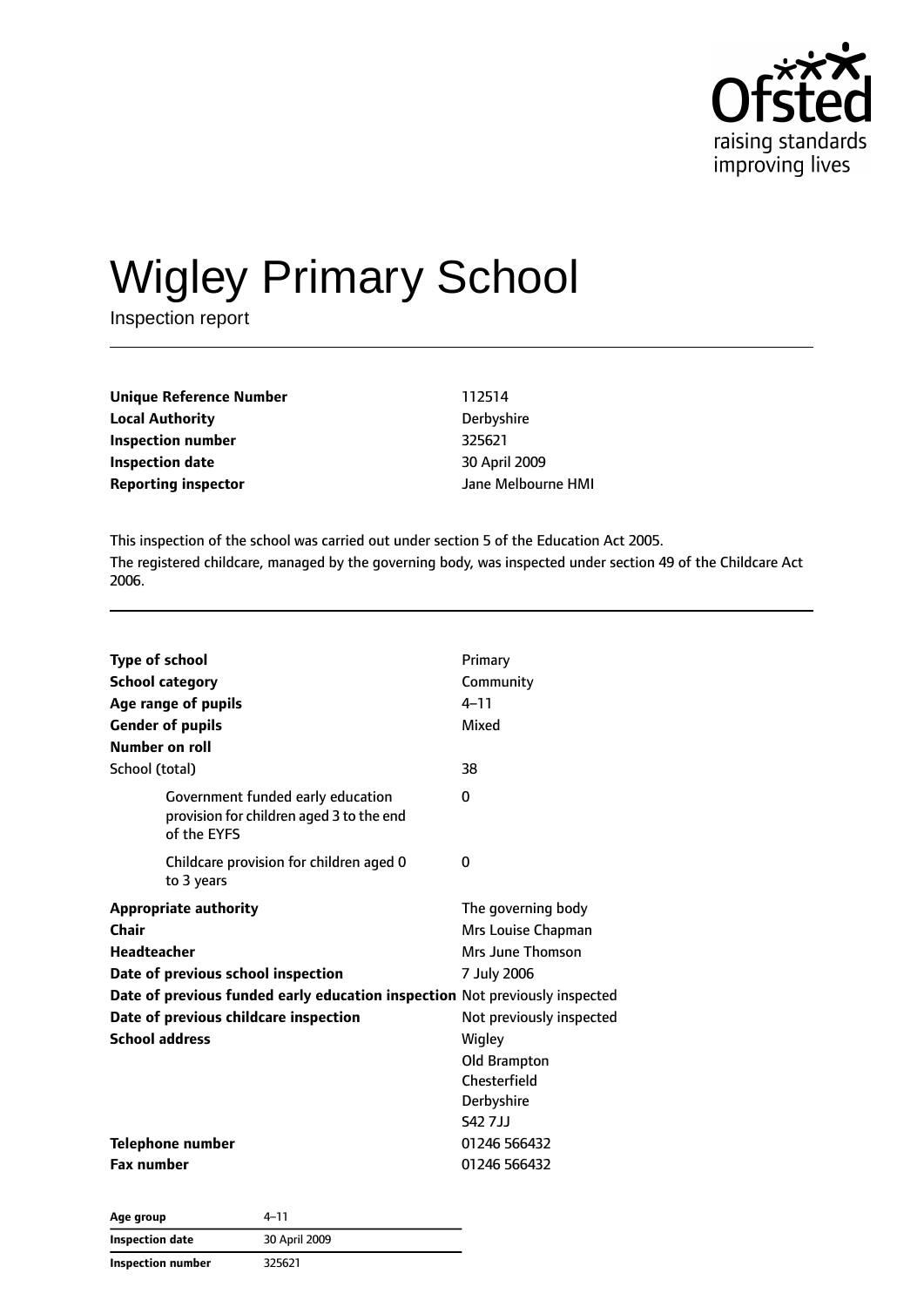.

<sup>©</sup> Crown copyright 2009

Website: www.ofsted.gov.uk

This document may be reproduced in whole or in part for non-commercial educational purposes, provided that the information quoted is reproduced without adaptation and the source and date of publication are stated.

Further copies of this report are obtainable from the school. Under the Education Act 2005, the school must provide a copy of this report free of charge to certain categories of people. A charge not exceeding the full cost of reproduction may be made for any other copies supplied.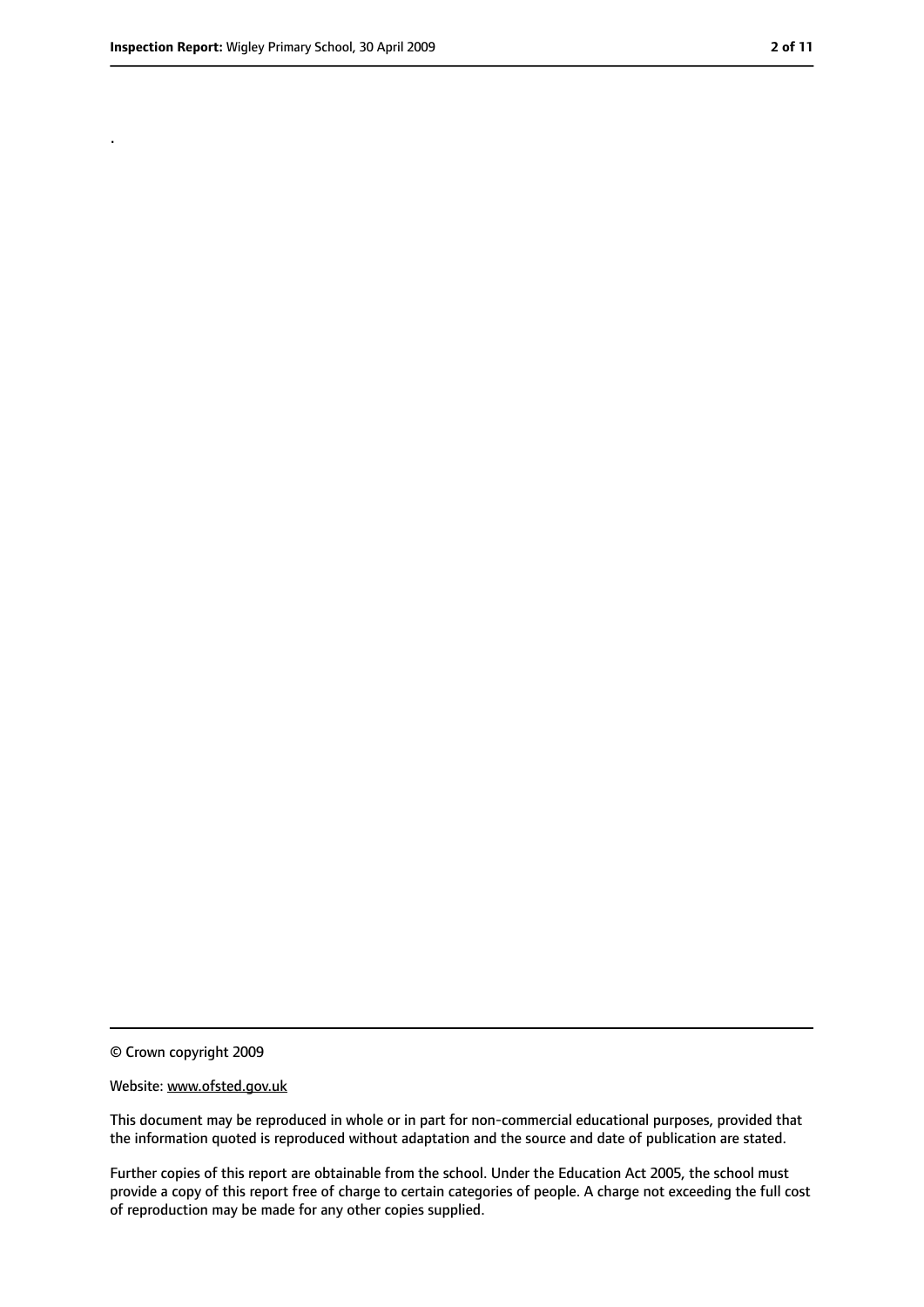# **Introduction**

The inspection was carried out by one of Her Majesty's Inspectors and an additional inspector over one day.

The inspection evaluated the overall effectiveness of the school and investigated the following issues:

- Are all pupils achieving as well as they can and making sufficient progress across the school, particularly in writing and mathematics?
- Are staff assessing pupils accurately and using information gained to plan effectively for the range of pupils in each class?
- Are staff and governors monitoring the school effectively?

Other aspects of the school's work were not investigated in detail, but the inspection found no evidence to suggest that the school's own assessments, as given in its self-evaluation, were not justified, and these have been included where appropriate in the report. Evidence was gathered from observing lessons and pupils' work; scrutinising school documentation, parents' questionnaire responses, records of pupils' achievement and progress; and discussions with the headteacher, staff, governors and with pupils.

### **Description of the school**

This is a very small school serving the rural community in and around Wigley and Old Brampton. The annual intake is small but numbers on roll are currently rising. Numbers of boys compared to girls also varies considerably with each cohort. Currently all pupils are from a White British background and speak English as a first language. There is a higher than normal percentage of pupils with learning difficulties and disabilities, including a small number with statements of special educational need. There is a smaller than typical proportion of pupils eligible for free school meals. Children in the Early Years Foundation Stage are provided for in a Reception group as part of a mixed age class. The school has had an acting headteacher from January 2008 but this position has been made permanent from April 2009.

### **Key for inspection grades**

| Grade 1 | Outstanding  |
|---------|--------------|
| Grade 2 | Good         |
| Grade 3 | Satisfactory |
| Grade 4 | Inadequate   |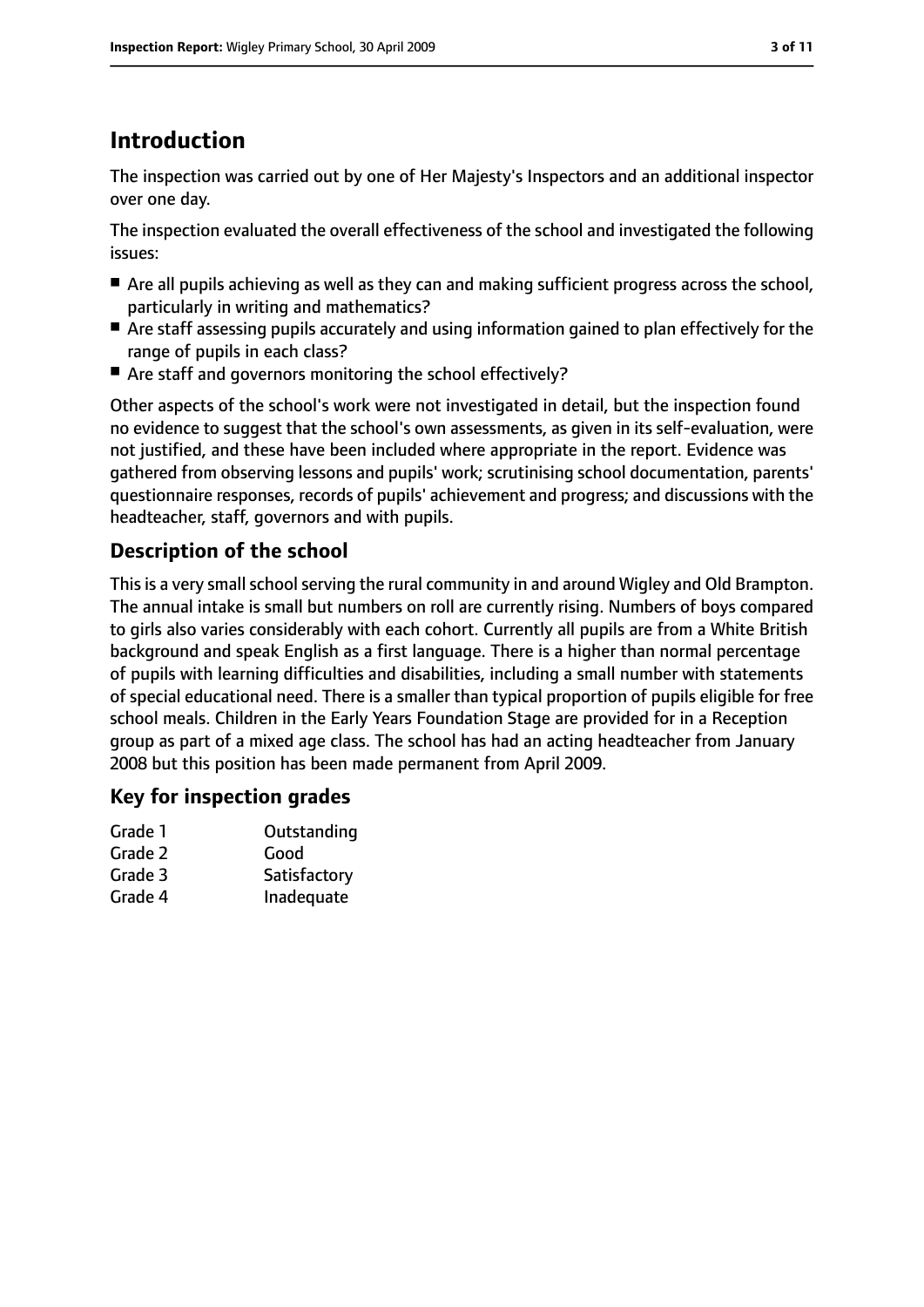### **Overall effectiveness of the school**

#### **Grade: 2**

Wigley Primary School provides a good standard of education with outstanding care and personal development for its pupils. Points for improvement from the last inspection report have been well tackled, although staff and governors have correctly identified there is still more to do. All associated with the school work hard for continued improvement and there is a determination to raise standards further, particularly in mathematics. Sensible issues for future development have been identified, although with such a small staff group, the school is overly reliant on the headteacher. However, excellent team working, even between part-time staff, ensures that pupils are not compromised on receiving a good quality curriculum which is well taught. Some of the actions already put in place are making a difference, for example the introduction of the new spelling programme, smarter pupil targets and a system for more accurately checking pupils' progress, ensure that support can be swiftly tailored to individual needs. The school has maintained its strengths and successfully moved through the change of leadership. Parents are overwhelmingly positive about the school and its rise in popularity is evidenced in its more recent increasing roll.

Children enter school with skills which are typical of the age group, although this varies with each intake. Most children have made good progress by the end of the Early Years Foundation Stage. There has been a steady rise in standards at the expected and higher levels in all subjects in Key Stage 1 since 2006. Standards are more variable at Key Stage 2, as is typical with small cohorts, although pupils often attain standardsin national teststhat are above national averages. In Key Stage 2, standards in mathematics fell in 2008 but there is a consistent upward trend over recent years in science. The school identified that a small number of pupils who achieved higher levels at Key Stage 1 have not always achieved the higher levels at Key Stage 2, especially in mathematics. Staff and governors are now working earnestly to rectify this by increasing the challenge at all levels and tailoring the support for pupils of all abilities. Pupils who need additional help with their learning or who have the potential to achieve more are identified quickly and are supported very well according to their needs. Pupils at the end of Key Stage 2 make at least satisfactory, and often good progress from the end of Key Stage 1, ensuring the majority of pupils make good progress overall during their time at the school. The school has systems in place to ensure good progress is more consistent. There is recognition that standards in writing across the school are not as good as in reading. However, staff are working hard to improve writing. Evidence of children's improved progress in writing is beginning to be seen in pupils' books, with more opportunities for writing being offered in different subject areas. The school sets itself more challenging targets and has realistic expectations for its pupils. Staff have begun to address differences of attainment between boys and girls for example, by providing a choice of resources, topics and reading materials. There remain slight differences between boys' and girls' achievement, so the school correctly continues to monitor this closely.

Pupils' personal development is outstanding. Pupils' enjoyment of school is high, their behaviour is almost always exemplary and their attendance is more typically good. Pupils take responsibility for their own actions and genuinely care about others and their school. Their spiritual, moral, social and cultural development is good overall. The school has identified the need to increase pupils' cultural development, and is already planning for this. Pupils express their desire for more opportunities for spiritual reflection. Older children frequently partner younger children in each class and this system of peer support works exceptionally well. Pupils feel extremely safe and secure and know who to turn to for help when they need it. They have an excellent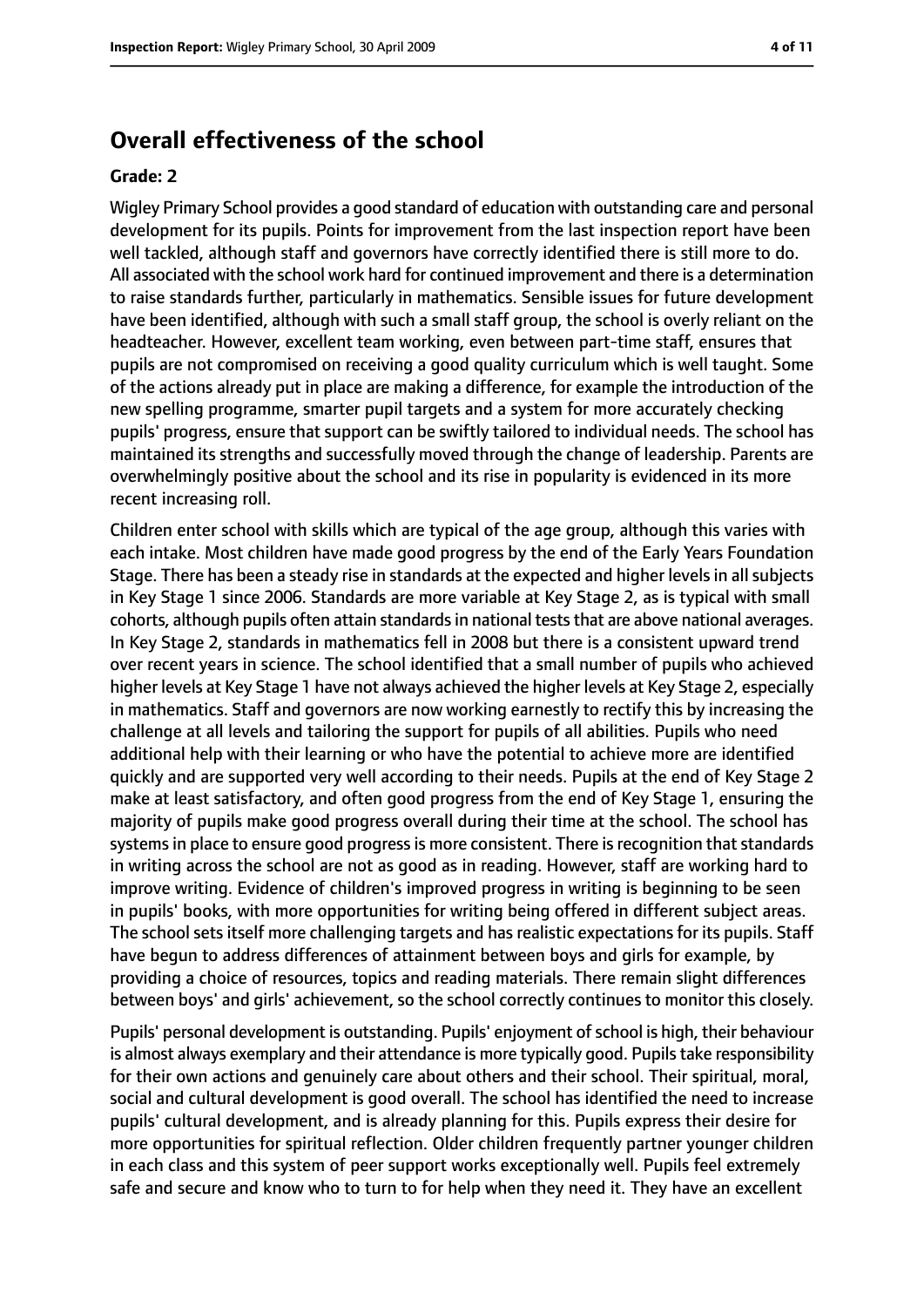understanding of keeping healthy and adopt healthy eating, take regular exercise and participate in sports clubs offered by the school. The school council makes a positive contribution to the school community. Pupils' good basic skills and ability to work independently or as a team are all helping to equip them well for the future.

The quality of teaching and learning is consistently good. Teachers provide a thoroughly planned range of interesting activities taking account of pupils' different ages and needs. They effectively take account of pupils' prior learning and the wide range of abilities within each class. Learning objectives and expectations are made clear. Pupils are sure of their targets in English and mathematics and know what they have to do to improve further because of the precise guidance they receive verbally and through high quality marking in their workbooks. They are developing the ability to assess their own work and the school continues to promote this. Care for pupils is outstanding and they are exceptionally well supported, particularly if they are challenged by particular circumstances, difficulties or disabilities. Staff demonstrate commitment to developing pupils' personal hygiene, awareness of working safely and independence.

The curriculum provision is good because there is a commitment to continuity for all pupils in each class. The headteacher ensures that staff share ideas. Cross-curricular links are fully considered as the school endeavours to make the most of all opportunities for reinforcing pupils' basic skills in all subjects. The school has adopted a more creative topic-based curriculum which embraces several areas. The rolling programme over four years ensures pupils remain interested in what is taught. There is a satisfactory and improving provision for information and communication technology to enhance the curriculum. The school now has a cycle of formally reviewing and monitoring the curriculum, involving the headteacher and governors, to supplement any informal monitoring amongst the small staff team.

Leadership and management are good overall. The leadership of the headteacher is restricted by her class teaching time, but she has been committed to devoting time to evaluate the school and planning strategically alongside governors. School self-evaluation is accurate and is now approached as a team. Leadership of core subjects is good overall given the constraints of staffing. However, monitoring and evaluation are sometimes too informal to impact fully on school improvement. There is more to do, particularly in relation to familiarisation of new primary national strategies. Subject coordinators have a good overview of pupils' progress in their subject area and know how best to raise attainment. The school has implemented additional support for Year 5 and 6 pupils in the run up to national tests and is also doing more focussed group work where there is a need with younger pupils. The school uses its resources effectively. It makes efficient use of skilled support staff and utilises the skills and knowledge of the whole staff team to good effect. Roles and responsibilities are clear, but delegation is challenging with a lack of full-time staff. The governing body is working well. Governors fulfil their statutory duties and there is a continued commitment to training. Governor visits into school are more focused and better planned, resulting in governors more fully understanding how well the school is doing. Equality of opportunity is promoted very effectively at the school. Staff ensure that all pupils are fully included and can access the full curriculum. This has improved further with the recent recognition that the school could do more for the potential high attainers. The school contributes satisfactorily to community cohesion, but has not sustained or fully exploited all of the opportunities created for this. A useful link with a school community in Africa is no longer running and much of what the school is planning remains at an early stage. The school policy is not completely effective, nor does it sufficiently quide practice. Partnership with others is good and this is particularly evident in the school's participation in the 'Widening Opportunities in Music' programme and in its links with other professionals for pupils who experience learning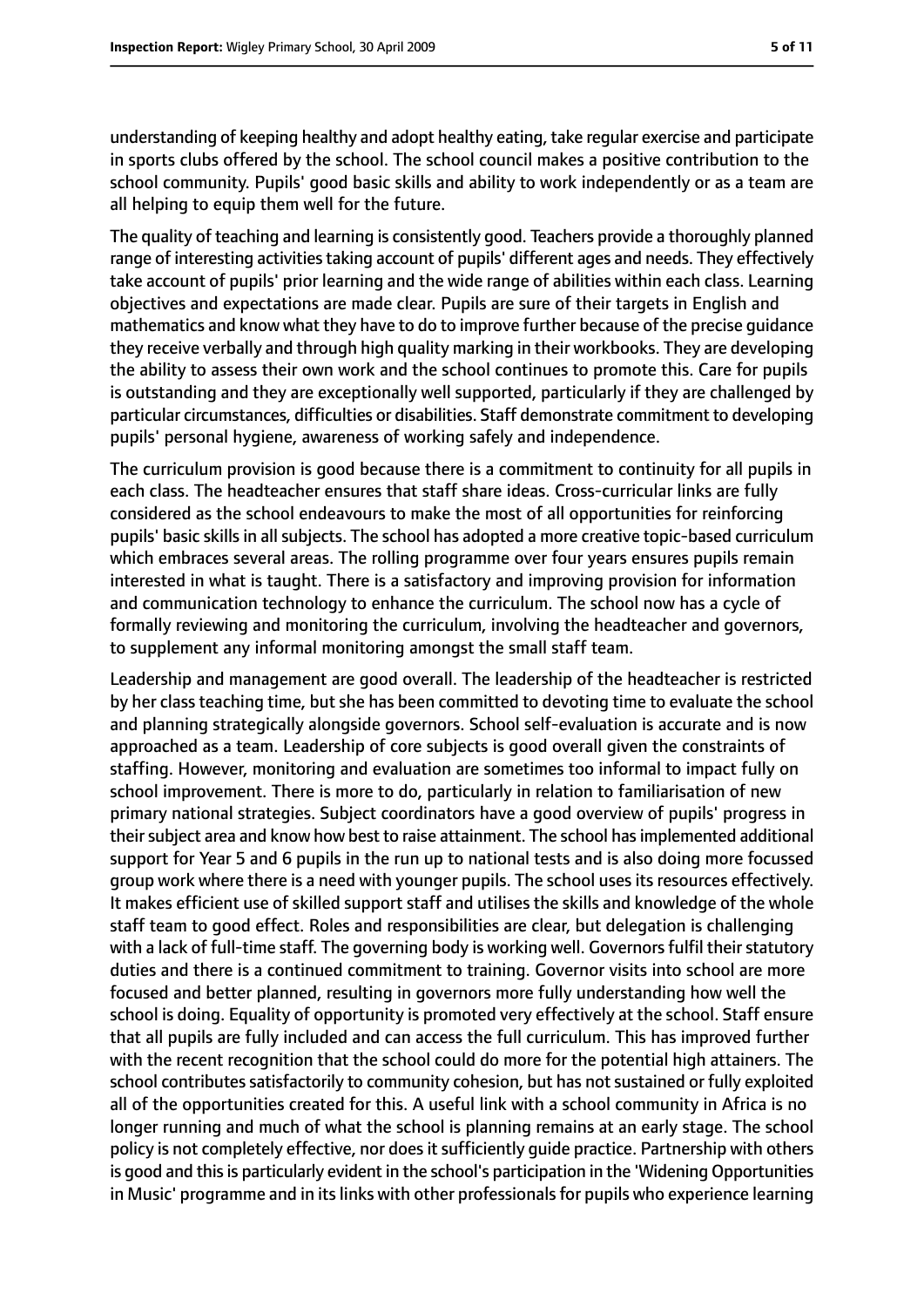and other difficulties. Based on its performance in sustaining school improvement, how well it knows itself and the good or high quality of many aspects of the provision, the school has a good capacity to improve.

### **Effectiveness of the Early Years Foundation Stage**

#### **Grade: 2**

The provision for children in the Early Years Foundation Stage is good and therefore Reception children achieve well. The family atmosphere and close-knit school community ensures that children settle very quickly into the routines and develop outstandingly well personally, socially and emotionally. They are happy to come to school, confident to chat to adults and are motivated to learn because they are presented with stimulating activities. There is an appropriate range of adult-directed and self-chosen activities which successfully embrace all six areas of learning. However, there is a minimal amount of learning taking place outdoors in order to meet the current requirements of the Early Years Foundation Stage. There is an appropriate focus on developing children's communication, language and literacy skills, including their awareness of the sounds of letters, in which they are making good progress. Children are beginning to solve simple mathematical problems, as well as reason and work practically with numbers. They enjoy playing the mathematics games when they come into school first thing in the mornings. Staff monitor each child's progress carefully and therefore they receive the necessary individual support to meet their learning and development needs. The welfare of these children is promoted outstandingly well. Children progress well towards the early learning goals expected for their age from their generally average starting points. Most children exceed the expected levels for the end of the Reception Year. They make an easy transition to the next phase of their education as they are primarily taught alongside Year 1 pupils. Leadership and management of the Early Years Foundation Stage are good and staff work well as a team to continually improve the provision given the constraints of the school building.

### **What the school should do to improve further**

- Develop the school's procedures for monitoring, self-evaluation and improvement planning to further involve all staff and to ensure key members of staff focus on the most important issues.
- Improve standards in mathematics, particular the number of pupils attaining higher levels.
- Develop the use of the outdoor area for learning and to specifically address the requirements of the Early Years Foundation Stage.
- Improve the school's contribution to community cohesion.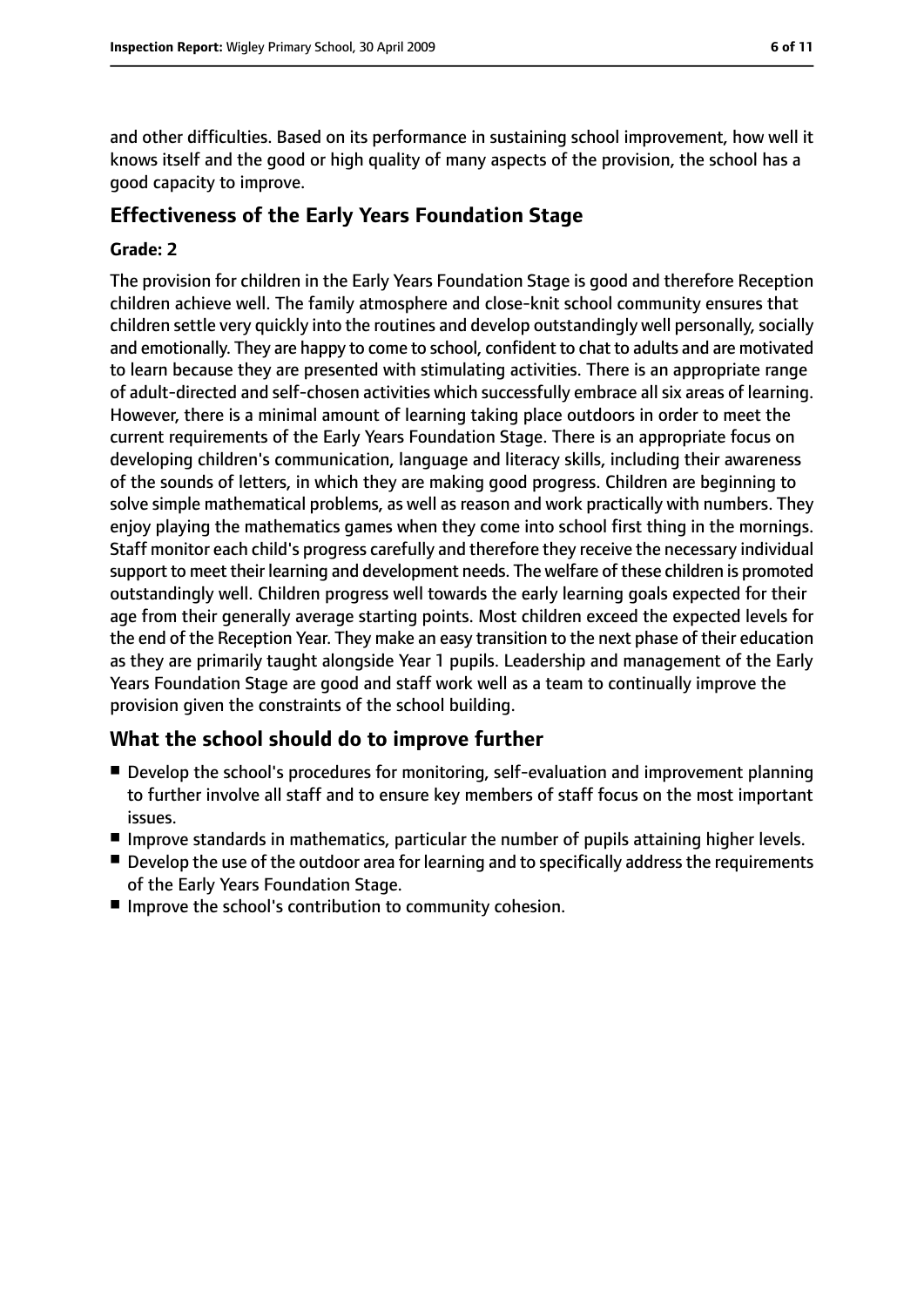### **Achievement and standards**

**Grade: 2**

### **Personal development and well-being**

**Grade: 1**

## **Quality of provision**

**Teaching and learning**

**Grade: 2**

**Curriculum and other activities**

**Grade: 2**

**Care, guidance and support**

**Grade: 1**

### **Leadership and management**

**Grade: 2**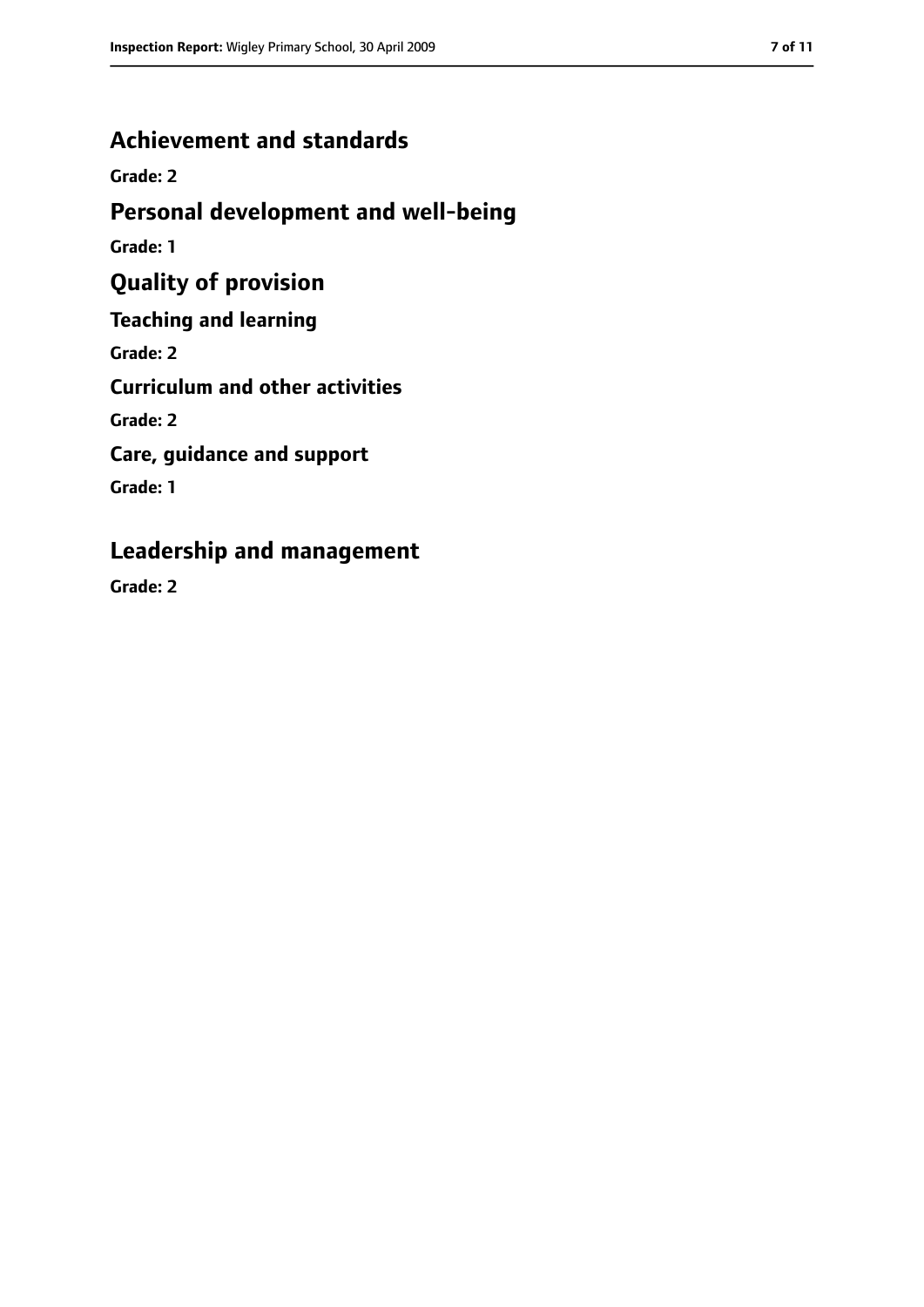**Any complaints about the inspection or the report should be made following the procedures set out in the guidance 'Complaints about school inspection', which is available from Ofsted's website: www.ofsted.gov.uk.**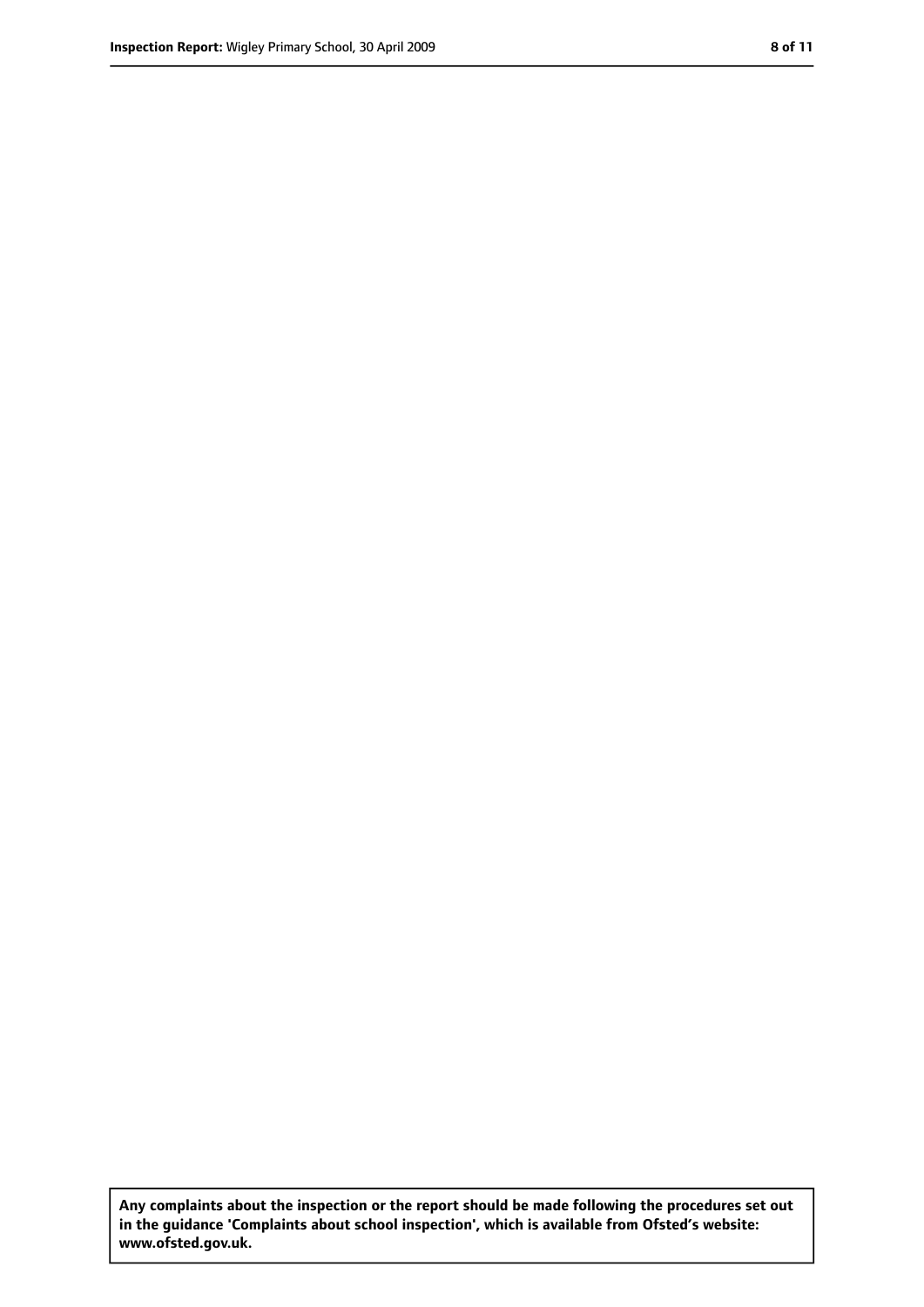# **Inspection judgements**

| $\lq$ Key to judgements: grade 1 is outstanding, grade 2 good, grade 3 satisfactory, and | <b>School</b> |
|------------------------------------------------------------------------------------------|---------------|
| arade 4 inadequate                                                                       | Overall       |

#### **Overall effectiveness**

| How effective, efficient and inclusive is the provision of<br>education, integrated care and any extended services in meeting the<br>needs of learners? |     |
|---------------------------------------------------------------------------------------------------------------------------------------------------------|-----|
| Effective steps have been taken to promote improvement since the last<br>inspection                                                                     | Yes |
| How well does the school work in partnership with others to promote learners'<br>well being?                                                            |     |
| The capacity to make any necessary improvements                                                                                                         |     |

### **Effectiveness of the Early Years Foundation Stage**

| How effective is the provision in meeting the needs of children in the<br>l EYFS?              |  |
|------------------------------------------------------------------------------------------------|--|
| How well do children in the EYFS achieve?                                                      |  |
| How good are the overall personal development and well-being of the children<br>I in the EYFS? |  |
| How effectively are children in the EYFS helped to learn and develop?                          |  |
| How effectively is the welfare of children in the EYFS promoted?                               |  |
| How effectively is provision in the EYFS led and managed?                                      |  |

#### **Achievement and standards**

| How well do learners achieve?                                                                               |  |
|-------------------------------------------------------------------------------------------------------------|--|
| The standards <sup>1</sup> reached by learners                                                              |  |
| How well learners make progress, taking account of any significant variations<br>between groups of learners |  |
| How well learners with learning difficulties and/or disabilities make progress                              |  |

### **Annex A**

<sup>&</sup>lt;sup>1</sup>Grade 1 - Exceptionally and consistently high; Grade 2 - Generally above average with none significantly below average; Grade 3 - Broadly average to below average; Grade 4 - Exceptionally low.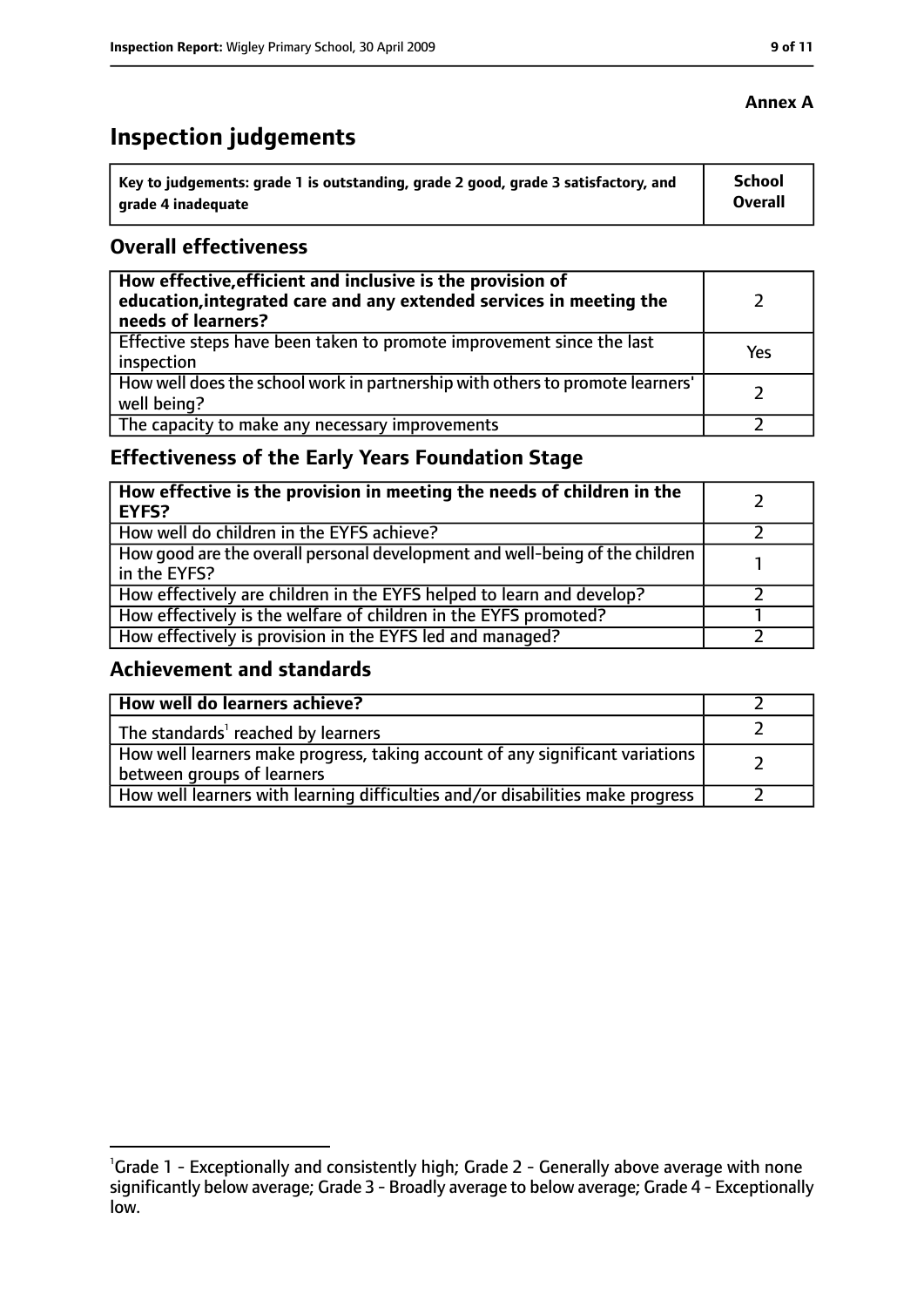## **Personal development and well-being**

| How good are the overall personal development and well-being of the<br>learners?                                 |  |
|------------------------------------------------------------------------------------------------------------------|--|
| The extent of learners' spiritual, moral, social and cultural development                                        |  |
| The extent to which learners adopt healthy lifestyles                                                            |  |
| The extent to which learners adopt safe practices                                                                |  |
| The extent to which learners enjoy their education                                                               |  |
| The attendance of learners                                                                                       |  |
| The behaviour of learners                                                                                        |  |
| The extent to which learners make a positive contribution to the community                                       |  |
| How well learners develop workplace and other skills that will contribute to<br>their future economic well-being |  |

# **The quality of provision**

| How effective are teaching and learning in meeting the full range of<br>learners' needs?              |  |
|-------------------------------------------------------------------------------------------------------|--|
| How well do the curriculum and other activities meet the range of needs and<br>interests of learners? |  |
| How well are learners cared for, quided and supported?                                                |  |

### **Leadership and management**

| How effective are leadership and management in raising achievement<br>and supporting all learners?                                              |     |
|-------------------------------------------------------------------------------------------------------------------------------------------------|-----|
| How effectively leaders and managers at all levels set clear direction leading<br>to improvement and promote high quality of care and education |     |
| How effectively leaders and managers use challenging targets to raise standards                                                                 |     |
| The effectiveness of the school's self-evaluation                                                                                               |     |
| How well equality of opportunity is promoted and discrimination eliminated                                                                      |     |
| How well does the school contribute to community cohesion?                                                                                      | 3   |
| How effectively and efficiently resources, including staff, are deployed to<br>achieve value for money                                          |     |
| The extent to which governors and other supervisory boards discharge their<br>responsibilities                                                  |     |
| Do procedures for safeguarding learners meet current government<br>requirements?                                                                | Yes |
| Does this school require special measures?                                                                                                      | No  |
| Does this school require a notice to improve?                                                                                                   | No  |